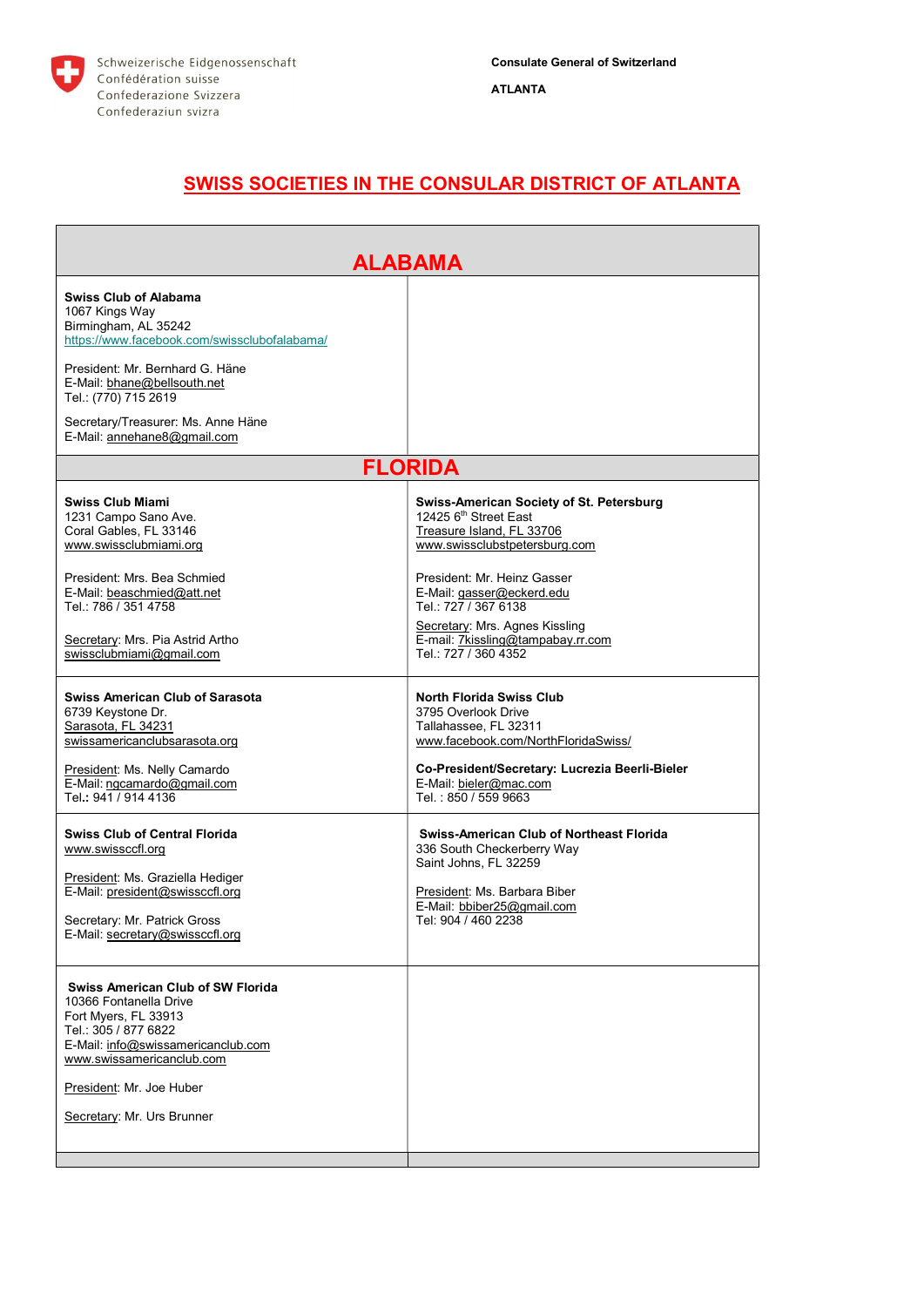| <b>GEORGIA</b>                                                                                                                                                                                                                                                | <b>LOUISIANA</b>                                                                                                                                                                                                                                                    |  |
|---------------------------------------------------------------------------------------------------------------------------------------------------------------------------------------------------------------------------------------------------------------|---------------------------------------------------------------------------------------------------------------------------------------------------------------------------------------------------------------------------------------------------------------------|--|
| Swiss American Society of Atlanta, Inc.<br>www.sasatlanta.org                                                                                                                                                                                                 | <b>Swiss American Society of New Orleans</b><br>2439 Nashville Avenue, New Orleans, LA 70130                                                                                                                                                                        |  |
| President: Ms. Sally Aquilino<br>E-Mail: sally@aquilino.us                                                                                                                                                                                                    | President: Mr. Don Schwarzenbach<br>E-Mail: nolaswiss1718@outlook.com<br>Tel.: (504) 756 8646                                                                                                                                                                       |  |
| Secretary: Mrs. Beatrice Carlson                                                                                                                                                                                                                              |                                                                                                                                                                                                                                                                     |  |
|                                                                                                                                                                                                                                                               |                                                                                                                                                                                                                                                                     |  |
| <b>NORTH CAROLINA</b>                                                                                                                                                                                                                                         |                                                                                                                                                                                                                                                                     |  |
| <b>Swiss Society of Charlotte, Inc.</b><br>8334 Pineville Matthews Road<br>Charlotte, NC 28226<br>www.swisscharlotte.com<br>President: Mr. Markus Bersinger<br>E-Mail: president@SwissCharlotte.com<br>Tel.: 704 / 794 4656                                   | <b>Swiss Club of Central North Carolina</b><br>201 Veranda Court.<br>Raleigh, NC 27615<br>www.sccnc.org<br>President: Dr. Markus Isenrich<br>E-Mail:markus.t.isenrich@gmail.com<br>Tel.: 843 / 597 3750                                                             |  |
| Secretary: Corinne Staub<br>E-Mail: Godschild@gmx.com<br>Tel.: 941 / 320 8960                                                                                                                                                                                 |                                                                                                                                                                                                                                                                     |  |
| <b>OKLAHOMA</b>                                                                                                                                                                                                                                               | <b>SOUTH CAROLINA</b>                                                                                                                                                                                                                                               |  |
| <b>Swiss Club of Oklahoma</b><br>7702 South 5th Street<br>Broken Arrow, OK 74011<br>President: Mr. André F. Siegenthaler<br>E-Mail: Sigi21@cox.net<br>Tel.: 918 / 286 2486<br>Secretary: Mr. René Imark<br>Tel.: 918 / 494 3687                               | <b>Swiss-American Society of the Piedmont</b><br>P.O. Box 1074<br>Spartanburg, SC 29304<br>www.swissclubupstate.com<br>President: Ms. Daniela Baumgartner<br>112 Twin Lakes Drive, Moore, SC 29369<br>E-Mail:danielabaumgartner1@hotmail.com<br>Tel: 864 / 680 1261 |  |
| <b>TENNESSEE</b>                                                                                                                                                                                                                                              |                                                                                                                                                                                                                                                                     |  |
| <b>Grundy County Swiss Historical Society</b><br>3054 SR 399<br>Palmer, TN 37365<br>www.swisshistoricalsociety.org<br>E-Mail: info@swisshistoricalsociety.org<br>Secretary: Ms. Heather Lawley<br>E-Mail: hlawley@cheap-vacations.com<br>Tel.: 972 / 278 2310 | <b>Swiss Society of Nashville</b><br>6088 Frontier Lane<br>Nashville, TN 37211<br>www.swisssocietyofnashville.org<br>President: Mr. Andreas Werner<br>E-Mail: andreasmichaelwerner@gmail.com<br>Secretary Ms. Dawna Wagoner<br>E-Mail: dawna.wagoner@comcast.net    |  |